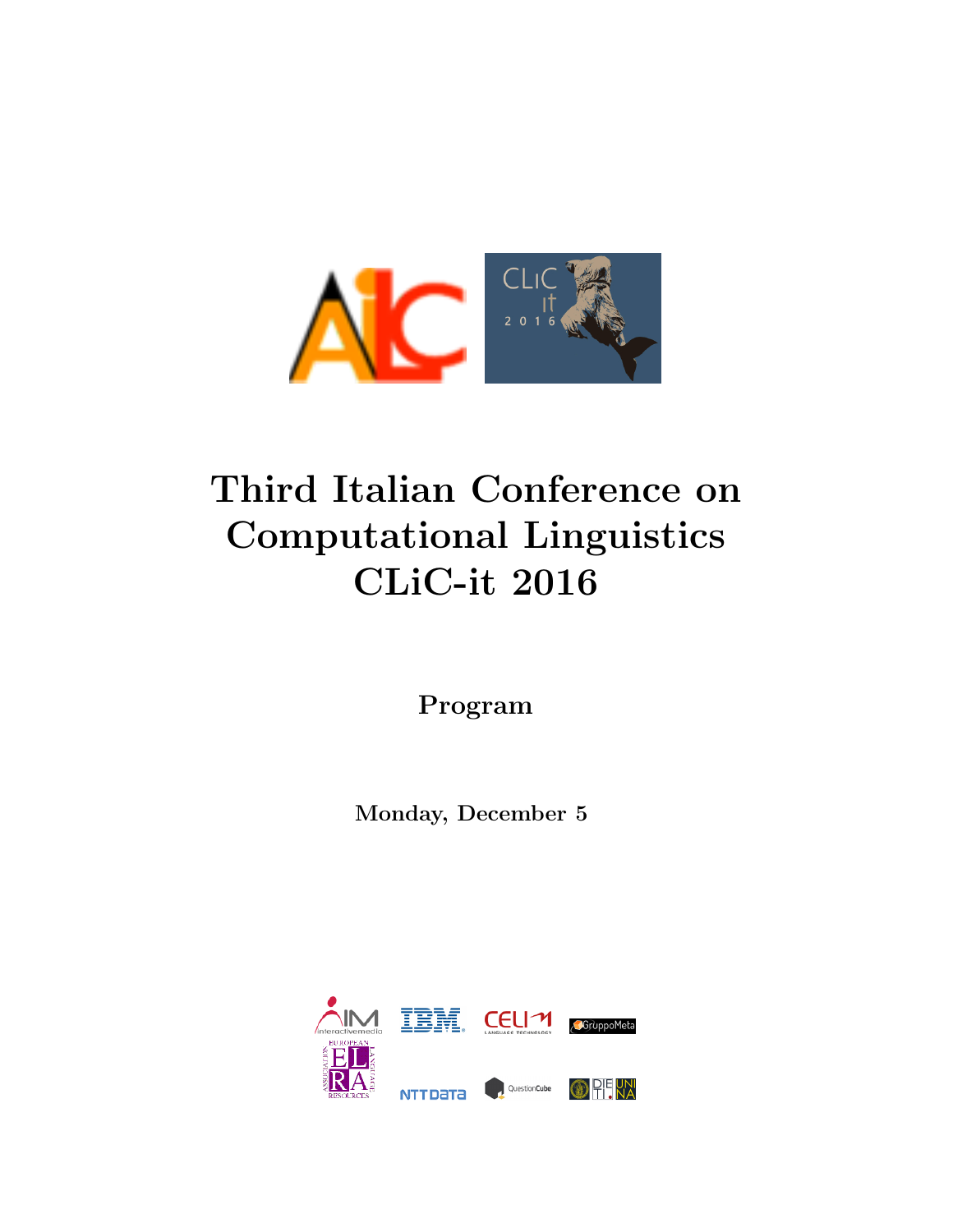



#### 9:00-9:30 Welcome and Introduction

### 9:30-10:30 Linguistic Issues in CL and NLP, Machine Translation and Multilingual Applications. Chair: Vito Pirrelli.

1

- 9:30 09:45 Marco S. G. Senaldi, Gianluca E. Lebani, Alessandro Lenci. Determining the Compositionality of Noun-Adjective Pairs with Lexical Variants and Distributional Semantics.
- 9:45 9:55 Giulia Pieri, Dominique Brunato, Felice Dell'Orletta. Studio  $s$ ull'ordine dei costituenti nel confronto tra generi e complessità.
- 9:55 10:05 Edoardo Maria Ponti, Elisabetta Jezek, Bernardo Magnini. Grounding the Lexical Sets of Causative-Inchoative Verbs with Word Embedding.
- 10:05 10:20 Rajen Chatterjee, Gebremedhen Gebremelak, Matteo Negri, Marco Turchi. Online Automatic Post-Editing across Domains.
- 10:20 10:30 Shiva Taslimipoor, Anna Desantis, Manuela Cherchi, Ruslan Mitkov, Johanna Monti. Language resources for Italian: towards the development of a corpus of annotated Italian multiword expressions.
- 10:30-11:00 Coffee Break
- 11:00-12:00 Invited talk: Joakim Nivre. Moderator: Cristina Bosco.

Reflections on Universal Dependencies.

- 12:00-13:00 Information Retrieval and Question Answering, Information Extraction, Entity Linking and (Linked) Open Data, Machine Learning for CL and NLP. Chair: Roberto Pirrone.
- 12:00 12:15 Toine Bogers, Georgeta Bordea, Paul Buitelaar, Nicola Ferro, Gianmaria Silvello. IR Scientific Data: How to Semantically Represent and Enrich Them.
- 12:15 12:25 Sandro Pezzelle, Ionut Sorodoc, Aurelie Herbelot, Raffaella Bernardi. Imparare a quantificare guardando.
- 12:25 12:40 Anne-Lyse Minard, Manuela Speranza, Bernardo Magnini, Mohammed R. H. Qwaider. Semantic Interpretation of Events in Live Soccer Commentaries.
- 12:40 12:50 Lorenzo Gregori, Alessandro Panunzi, Andrea Amelio Ravelli. Linking IMAGACT ontology to BabelNet through action videos.
- 12:50 13.00 Danilo Croce, Simone Filice, Roberto Basili. Nystrom Methods for Efficient Kernel-Based Methods for Community Question Answering.
- 13:00 15:00 Lunch

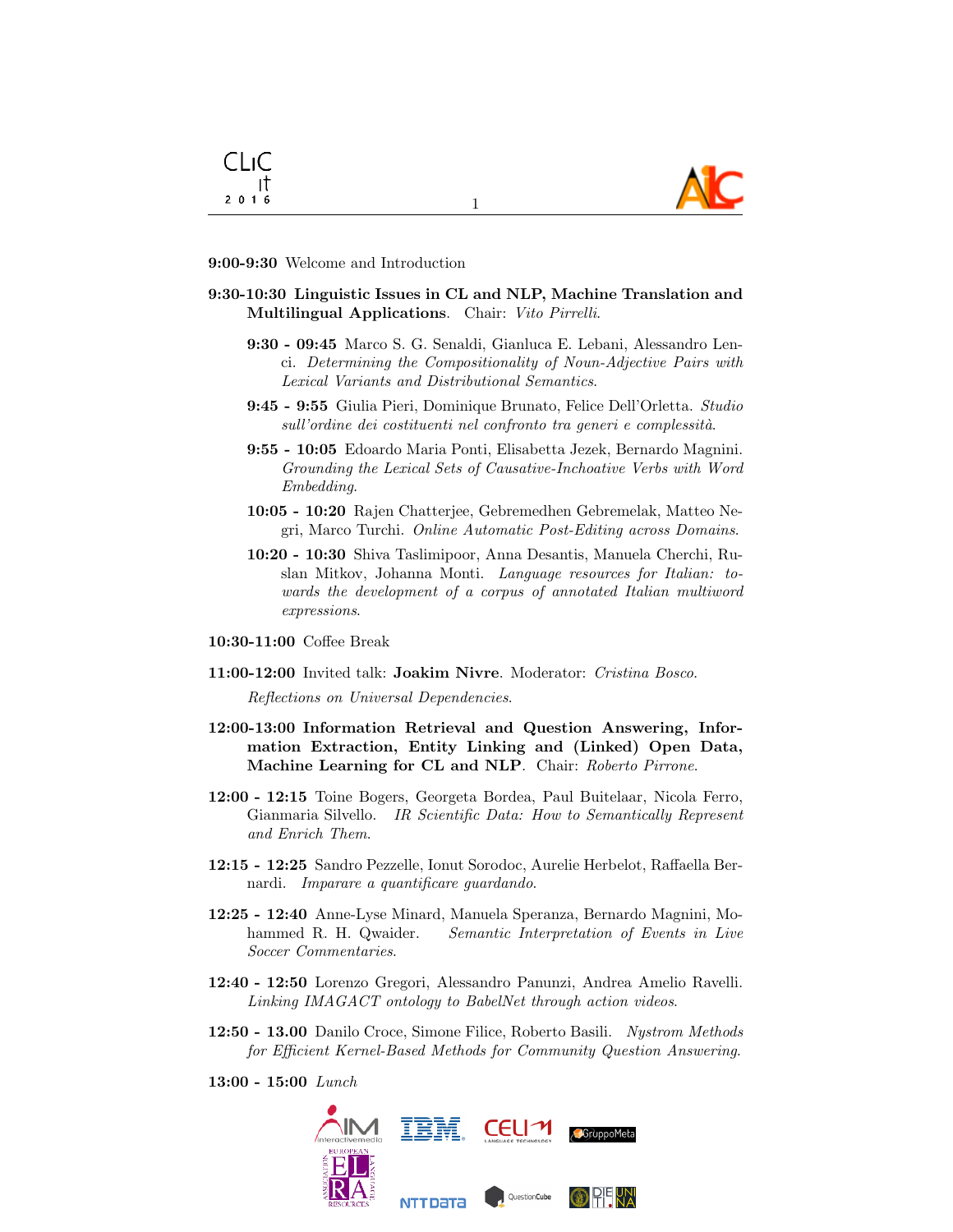

#### 15:00-16:05 Linguistic Resources. Chair: Fabio Tamburini.

CLIC ा  $2016$ 

15:00 - 15.15 Emilio Sulis, Cristina Bosco, Viviana Patti, Mirko Lai, Delia Irazu Hernandez Farias, Letizia Mencarini, Michele Mozzachiodi, Daniele Vignoli. Subjective Well-Being and Social Media. A Semantically Annotated Twitter Corpus on Fertility and Parenthood.

2

- 15:15 15:25 Andrea Abel, Aivars Glaznieks, Lionel Nicolas, Egon W. Stemle. An extended version of the KoKo German L1 Learner corpus.
- 15:25 15:35 Daniela Baiamonte, Tommaso Caselli, Irina Prodanof. Annotating Content Zones in news articles.
- 15:35 15:45 Anna Feltracco, Elisabetta Jezek, Bernardo Magnini, Manfred Stede. LICO: A Lexicon of Italian Connectives.
- 15:45 15:55 Eleonora Litta, Marco Passarotti, Chris Culy. Formatio formosa est. Building a Word Formation Lexicon for Latin.
- 15:55 16:05 Sara Tonelli, Alessio Palmero Aprosio, Francesca Saltori. SIM-PITIKI: a Simplification corpus for Italian.
- 16:05-17:30 Poster session (see leaflet with abstracts)
- Poster n. 1: Erica Tusa, Felice Dell'Orletta, Simonetta Montemagni, Giulia Venturi. Dieci sfumature di marcatezza sintattica: verso una nozione computazionale di complessità.
- Poster n. 2: Johanna Monti, Federico Sangati, Francesca Chiusaroli, Martin Benjamin, Sina Mansour. Emojitalianobot and EmojiWorldBot - New online tools and digital environments for translation into emoji.
- Poster n. 3: Gianni Barlacchi, Azad Abad, Emanuele Rossinelli, Alessandro Moschitti. Appetitoso: A Search Engine for Restaurant Retrieval based on Dishes.
- Poster n. 4: Giorgio Maria Di Nunzio, Maria Maistro, Daniel Zilio. Gamification for IR: The Query Aspects Game.
- Poster n. 5: Linda Alfieri, Fabio Tamburini. (Almost) Automatic Conversion of the Venice Italian Treebank into the Merged Italian Dependency Treebank Format.
- Poster n. 6: Alice Bracchi, Tommaso Caselli, Irina Prodanof. Enrichring the Ita-TimeBank with Narrative Containers.
- Poster n. 7: Valeria Caruso, Anna De Meo, Vincenzo Norman Vitale. Increasing information accessibility on the Web: a rating system for specialized dictionaries.
- Poster n. 8: Elisa Corino, Claudio Russo. Parsing di corpora di apprendenti di italiano: un primo studio su VALICO.

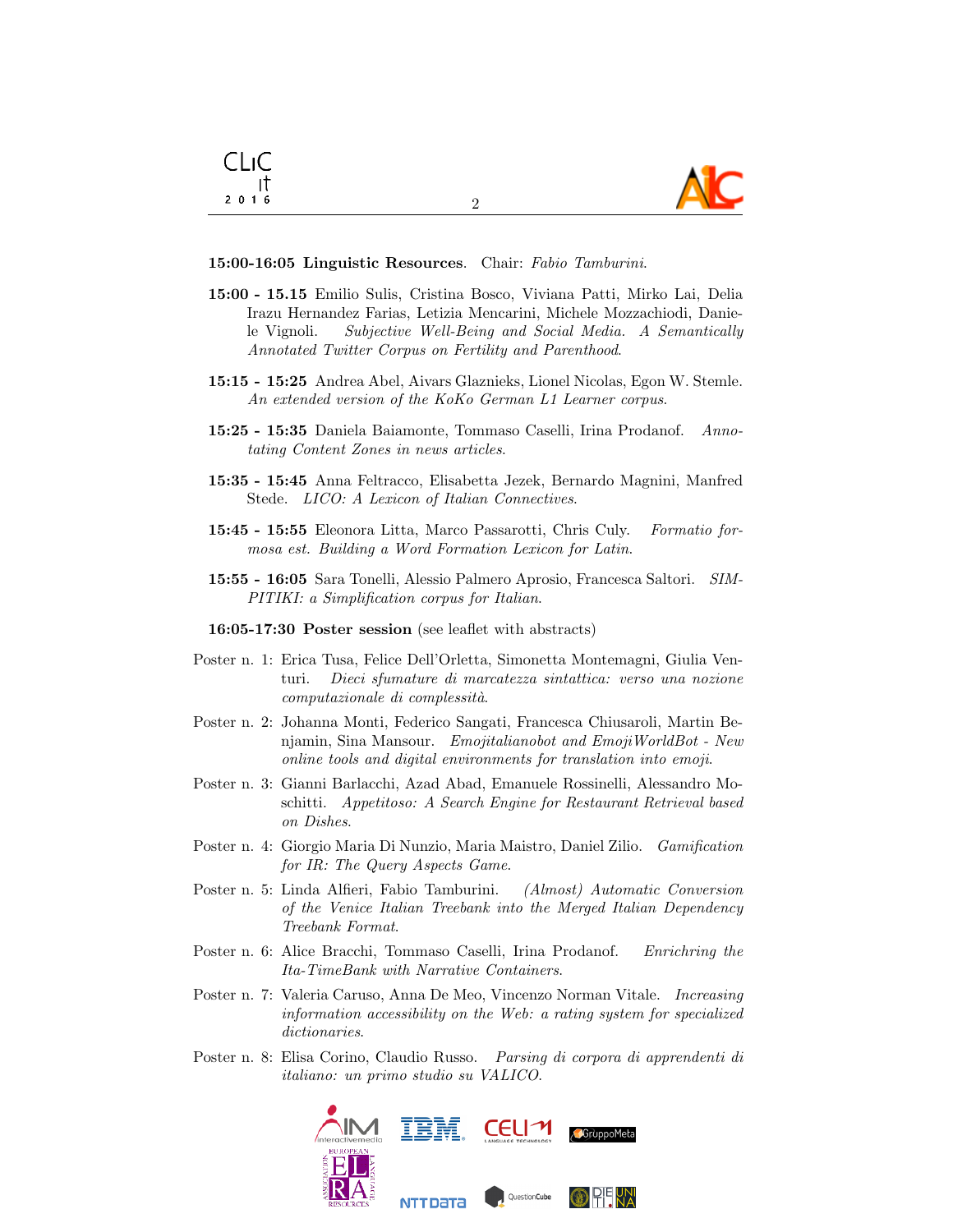| <b>CLIC</b>              |           |
|--------------------------|-----------|
| $\overline{\phantom{a}}$ | <b>AC</b> |
| 2016                     |           |

- Poster n. 9: Anna Fantini. Spammare senza pietà Corpus based analysis of English, unacclimatised verb loans in Italian and creation of a reference lexicon.
- Poster n. 10: Antonio Lieto, Enrico Mensa, Daniele P. Radicioni. Taming Sense Sparsity: a Common-Sense Approach.
- Poster n. 11: Alessandro Mazzei. Building a computational lexicon by using SQL.
- Poster n. 12: Lucia C. Passaro, Alessandro Bondielli, Alessandro Lenci. FB-NEWS15: A Topic-Annotated Facebook Corpus for Emotion Detection and Sentiment Analysis.
- Poster n. 13: Irene Russo, Simone Pisano, Claudia Soria. Sardinian on Facebook: Analysing Diatopic Varieties through Translated Lexical Lists.
- Poster n. 14: Anna Corazza, Valerio Maggio, Giuseppe Scanniello. A new dataset for source code comment coherence.
- Poster n. 15: Martina A. Rodda, Marco S.G. Senaldi, Alessandro Lenci. Panta Rei: Tracking Semantic Change with Distributional Semantics in Ancient Greek.

16:30-17:00 Coffee Break

- 17:30-18:30 MEETING AILC
- 19:00 Meeting at Piazza Bovio
- 20:30 24:00 Social dinner

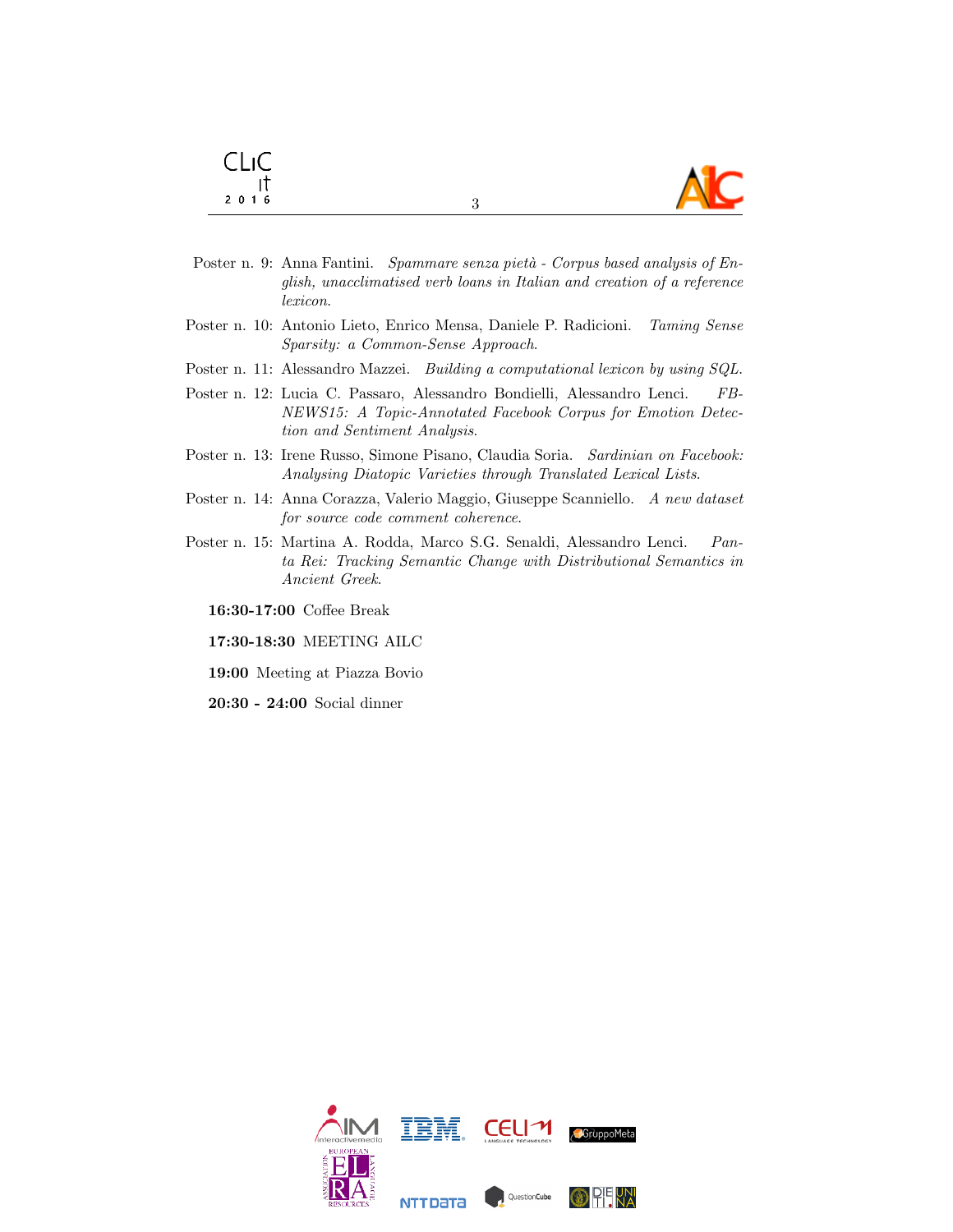

# Third Italian Conference on Computational Linguistics CLiC-it 2016

Program

Tuesday, December 6

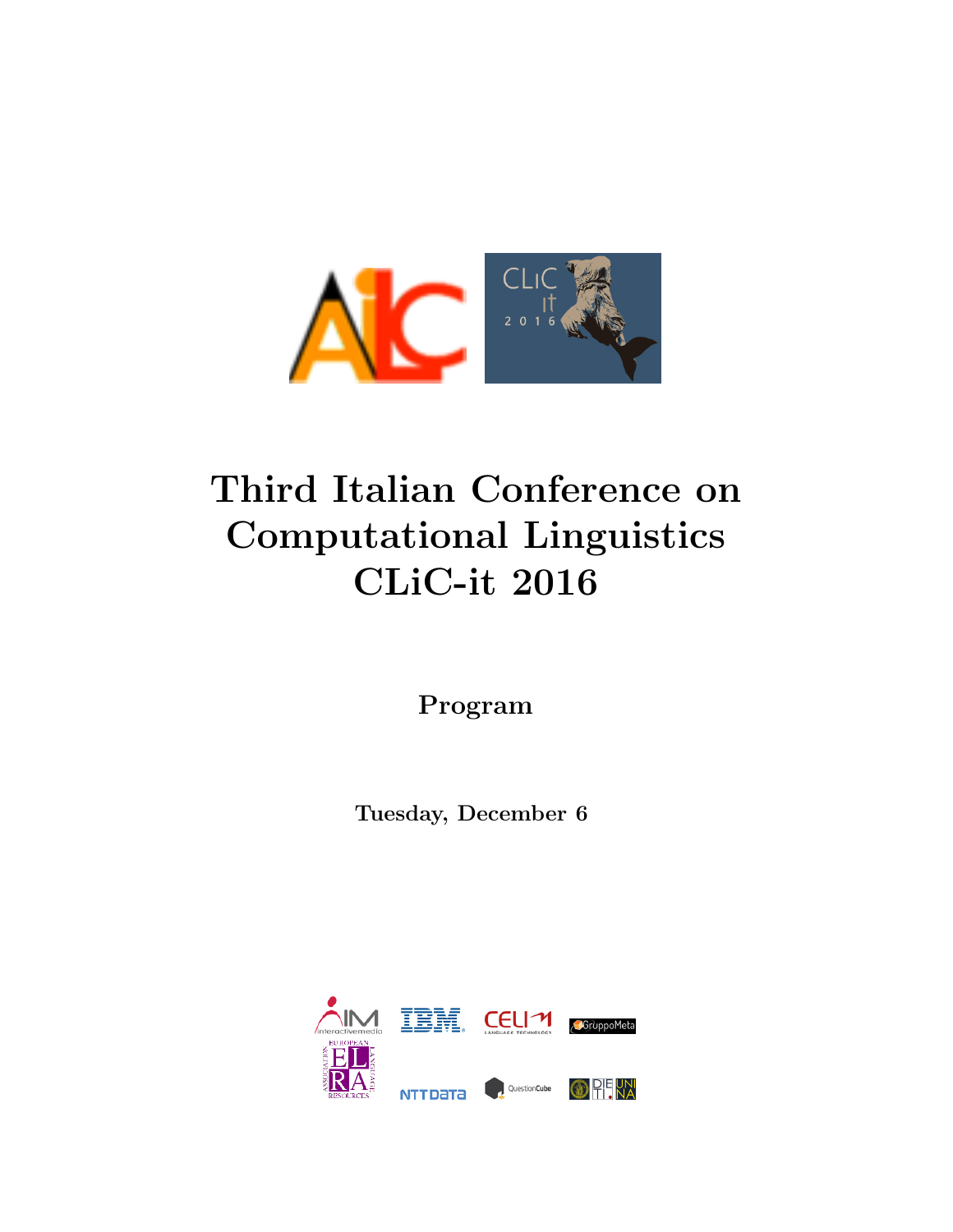

### 9:00-9:50 Pragmatics, Creativity and Linguistic Games, Semantics and Knowledge Acquisition, NLP for Digital Humanities.

1

Chair: Marco Passarotti.

- 9:00 9:15 Marco Del Tredici, Malvina Nissim, Andrea Zaninello. Tracing metaphors in time through self-distance in vector spaces.
- 9:15 9:25 Giovanni Moretti, Rachele Sprugnoli, Sara Tonelli. KD Strikes Back: from Keyphrases to Labelled Domains Using External Knowledge Sources.
- 9:25 9:40 Giulia Benotto, Emiliano Giovannetti, Simone Marchi. Investigating the Application of Distributional Semantics to Stylometry.
- 9:40 9:50 Pierpaolo Basile, Annalina Caputo, Roberta Luisi, Giovanni Semeraro. Diachronic Analysis of the Italian Language exploiting Google Ngram.
- 9:50-10:45 AILC INDUSTRIAL PANEL: Language Technologies at the crossroad of industrial, social and cultural innovation dynamics. Moderators: Roberto Basili (Univ. Roma, Tor Vergata), Andrea Bolioli (CELI)

Speakers:

- Paolo Ongaro (META)
- Paolo Turriziani (Interactive Media Systems)
- Valentina Cotecchia (NTT)
- Pierpaolo Basile (QuestionCube)

Open discussion with:

- Vincenzo Masucci (Expert Systems)
- Giorgio Robino (Conversational computing)
- 10:45-11:15 Coffee Break
- 11:15-12:15 Invited talk: Mirella Lapata Moderator: Bernardo Magnini.

What's this movie about? Automatic Content Analysis and Summarization.

- 12:15-13:00 Cognitive modeling of language processing and psycholinguistics. Chair: Alessandro Lenci.
	- 12:15 12:30 Stavros Bompolas, Marcello Ferro, Claudia Marzi, Franco Alberto Cardillo, Vito Pirrelli. Reassessing inflectional regularity in Modern Greek conjugation.

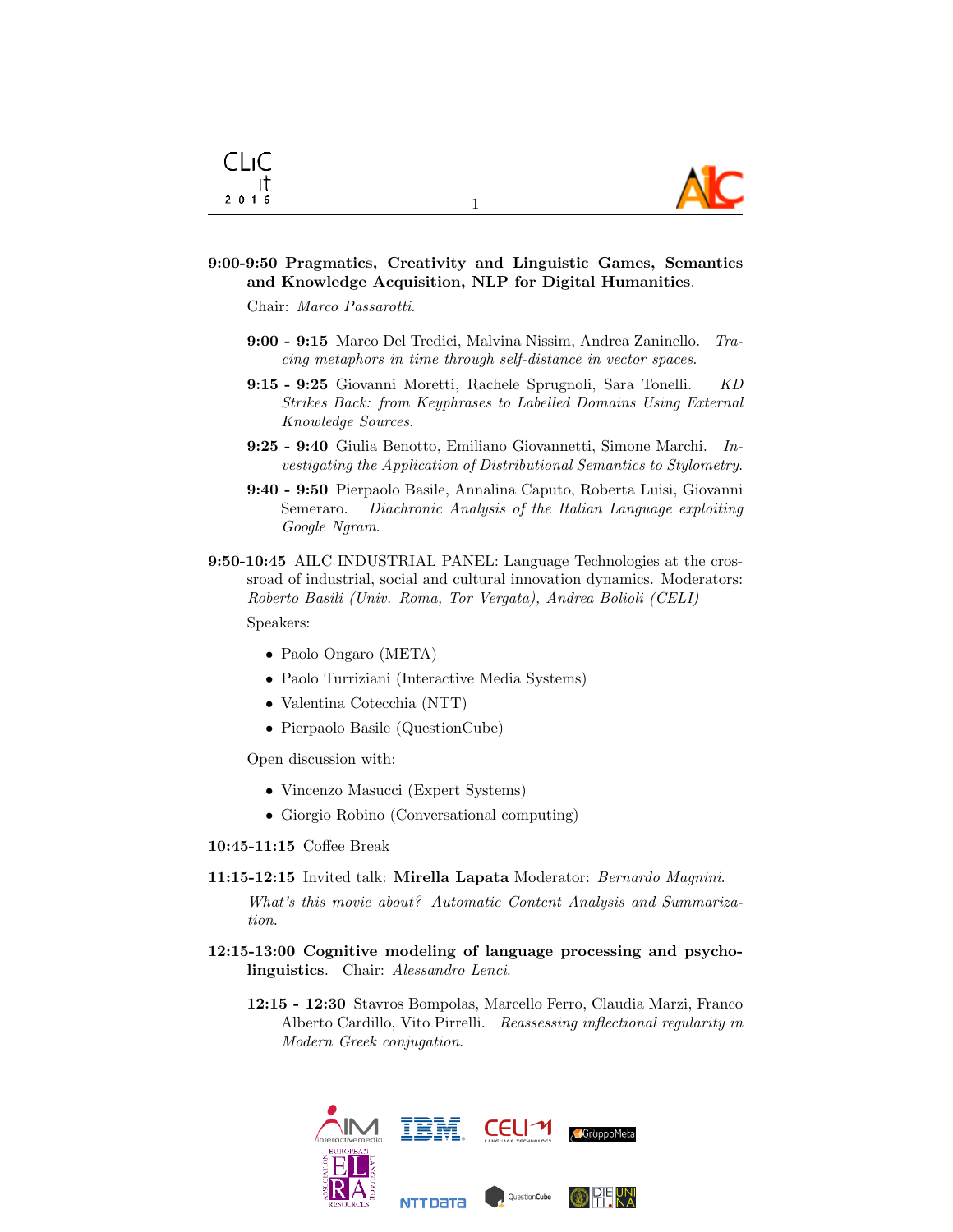

12:30 - 12:40 Marcello Ferro, Franco Alberto Cardillo, Vito Pirrelli, Christina L. Gagné, Thomas L. Spalding. Written word production and lexical self-organisation: evidence from English (pseudo)compounds.

2

- 12:40 12:50 Francesca Franzon, Giorgio Arcara, Chiara Zanini. Lexical categories or frequency effects? A feedback from quantitative methods applied to psycholinguistic models in two studies on Italian.
- 12:50 13:00 Azzurra Mancuso, Maria De Martino, Alessandro Laudanna. Semantic priming effects in Italian verbs recognition: the role of grammatical classes and semantic categories.

13:00 - 15:00 Lunch

CLIC ा  $2016$ 

- 15:00-15:55 Panel: "European Ecosystem on Computational Linguistics" ( $E^2CL$ ). Moderator: Felice Dell'Orletta, ILC-CNR. Panelists:
	- Walter Daelemans Computational Linguistics in Flanders (CLIF) / Computational Linguistics in Netherlands (CLIN) / European Chapter of the Association for Computational Linguistics (EACL)
	- Bernardo Magnini Associazione Italiana di Linguistica Computazionale (AILC)
	- Joakim Nivre Northern European Association for Language Technology (NEALT) / Association for Computational Linguistics (ACL)
	- Patrick Paroubek Association pour le Traitement Automatique des Langues (ATALA)
- 15:55-16:05 Best paper award for young researchers.

16:05-17:30 Poster session (see leaflet for abstracts)

- Poster n. 1: David Alfter, Yuri Bizzoni. Hybrid Language Segmentation for Historical Documents.
- Poster n. 2: Franca Orletti, Felice Dell'Orletta, Rossella Iovino. La leggibilità dei testi di ambito medico rivolti al paziente: il caso dei bugiardini di farmaci senza obbligo di prescrizione medica.
- Poster n. 3: Silvia Piccini, Andrea Bellandi, Giulia Benotto, Emiliano Giovannetti. La Modellazione Diacronica di Risorse Termino-Ontologiche nell'Ambito delle Digital Humanities: Esperimenti su Clavius.
- Poster n. 4: Francesca Guglielmi, Pierpaolo Basile, Antonietta Curci, Giovanni Semeraro . Sentiment Analysis: applicazione in un dominio psicoforense.
- Poster n. 5: Roberto Bottini, Daniel Casasanto, Andrea Nadalini, Davide Crepaldi. Stepping out of the Chinese Room: Word meaning with and without consciousness.